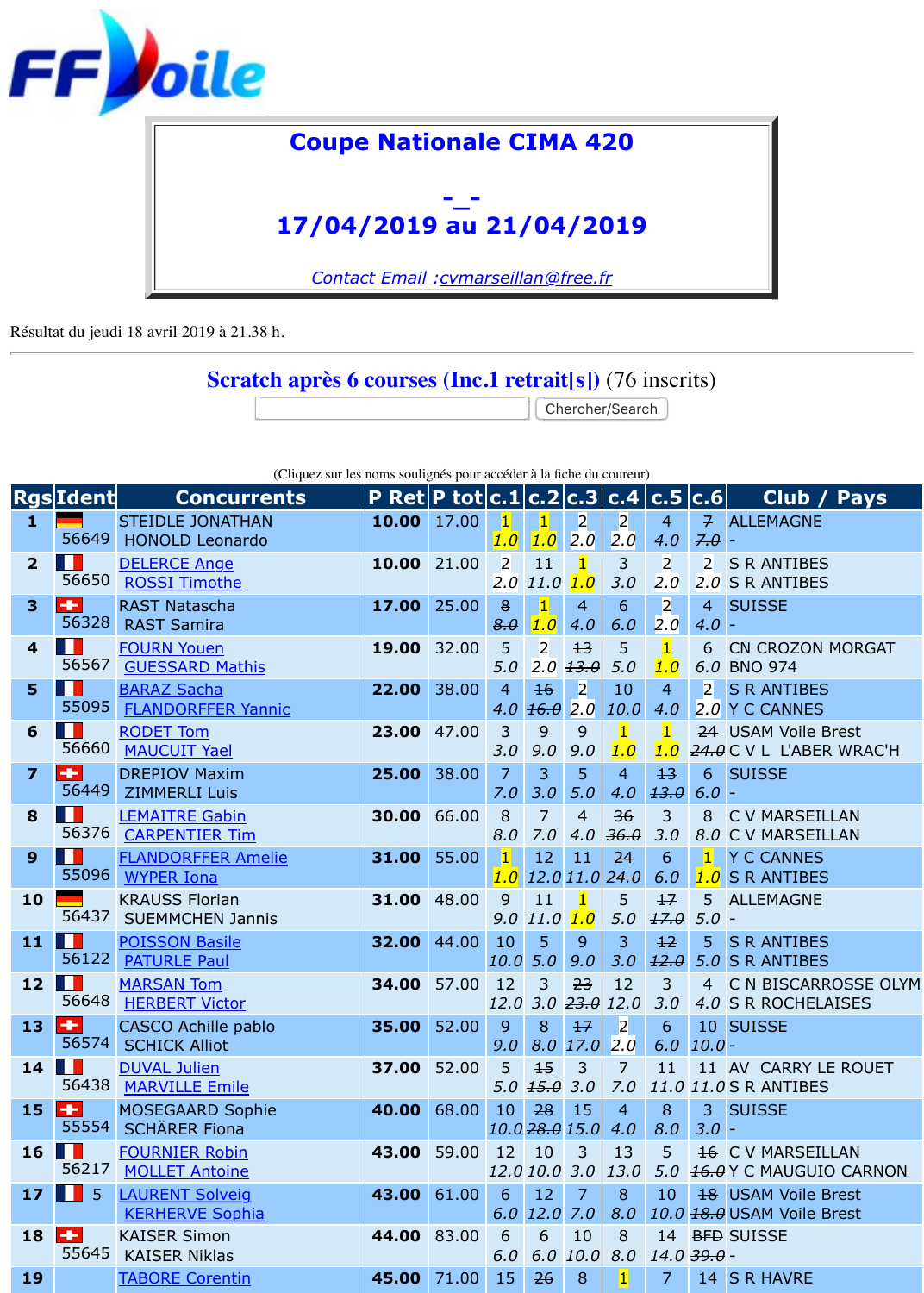| 26 | Ш<br>56118             | <b>ALTERNATIVE ASIANA</b><br><b>LE PENVEN Victor</b><br><b>CORNIC Iban</b> | 57.00 82.00            |       | 19         | $\overline{4}$ | 25<br>$19.0$ 4.0 $25.0$ 6.0 | 6                          | 14                                    |                           | 14 A.S.N.<br>14.0 14.0 A.S.N.                        |
|----|------------------------|----------------------------------------------------------------------------|------------------------|-------|------------|----------------|-----------------------------|----------------------------|---------------------------------------|---------------------------|------------------------------------------------------|
| 27 | Ш                      | <b>ACKERMANN Noe</b>                                                       | 64.00                  | 88.00 | 14         | 7              | 24                          | 14                         | 8                                     |                           | 21 CV ST                                             |
| 28 | 56724                  | <b>MICOULOT Gabin</b><br><b>JOST Lucas</b>                                 | 69.00 94.00            |       | 14.0<br>15 | 7.0<br>25      | 21                          | $24.0$ 14.0<br>21          | 8.0<br>5                              |                           | 21.0 S N EN<br>7 ALLEM                               |
|    | 56707                  | <b>SCHÄFER Finn</b>                                                        |                        |       |            |                |                             | 15.0 25.0 21.0 21.0        | 5.0                                   | $7.0 -$                   |                                                      |
| 29 | 56186                  | <b>WANSER Apolinne</b><br><b>WALDOW Flora</b>                              | 74.00 113.00           |       | 17         | 17             | 10                          | 18<br>17.0 17.0 10.0 18.0  | 12<br>$12.0$ 39.0 -                   |                           | <b>BFD ALLEM</b>                                     |
| 30 | . .                    | <b>MICOULOT Marin</b>                                                      | 75.00 106.00 21        |       |            | 22             | $\overline{7}$              | 22                         | 3 <sup>1</sup>                        |                           | 3 SNEN                                               |
| 31 | 56236<br>.             | <b>BOETON Matthieu</b><br><b>FOUCHER Tom</b>                               | 78.00 117.00           |       | 13         | 13             | 8                           | 19                         | $21.022.0$ 7.0 22.0 $31.0$<br>25      |                           | 3.0 YC RO<br>BFD SNO                                 |
|    | 56333                  | <b>LEBRETON Vincent</b>                                                    |                        |       | 13.0 13.0  |                |                             |                            |                                       |                           | 8.0 19.0 25.0 39.0 S N O                             |
| 32 | 56284                  | <b>SCHLÜTER Cosima</b><br>SCHÜTZE Paula                                    | 78.00 106.00 28        |       |            | 21             | 22                          | 11<br>28.0 21.0 22.0 11.0  | 9<br>9.0                              | $15.0 -$                  | 15 ALLEM                                             |
| 33 | ш<br>55085             | <b>BENOIT Apolline</b>                                                     | 78.00 117.00           |       | 20         | 9              | 15                          | 18                         | 16                                    |                           | <b>BFD LA PEL</b>                                    |
| 34 | <b>I B</b>             | <b>MONNIER Ambre</b><br><b>DAUTZENBERG Hermine</b>                         | 78.00 108.00           |       | 20.0<br>21 | 30             | 11                          | 9.0 15.0 18.0<br>22        | 13                                    |                           | <i>16.0 <del>39.0</del></i> ASPTT<br>11 ASCE         |
|    | 56040                  | <b>STAMMINGER-DE MOUR Clara-</b>                                           |                        |       |            |                |                             |                            |                                       |                           | 21.0 30.0 11.0 22.0 13.0 11.0 ASCE                   |
| 35 | ш                      | sofia<br><b>WATRIN Elsa</b>                                                | 79.00 106.00           |       | 7          | 27             | 26                          | 21                         | 16                                    | 9                         | C N RE                                               |
|    | 54863                  | <b>SONNEVILLE Caroline</b>                                                 |                        |       |            |                |                             | $7.0$ $27.0$ $26.0$ $21.0$ | 16.0                                  |                           | 9.0 POLE N                                           |
| 36 | 56500                  | <b>SCHMID Amelie</b><br><b>SCHMID Katharina</b>                            | 80.00 104.00           |       | 17         | 24             | 17                          | 24<br>17.0 24.0 17.0 24.0  | 21<br>21.0                            | $\blacksquare$<br>$1.0 -$ | <b>ALLEM</b>                                         |
| 37 | ł<br>55553             | <b>SCHARET Nilo</b><br><b>BURKHARD Nik</b>                                 | 81.00 103.00           |       | 18         | 22             | 19                          | 10                         | 15                                    |                           | 19 SUISS                                             |
| 38 |                        | <b>WEWER Sophie</b>                                                        | 81.00 107.00 11        |       |            |                | 14 24                       | 18.0 22.0 19.0 10.0<br>26  | $15.0$ $19.0$ -<br>19                 |                           | 13 ALLEM                                             |
|    |                        | 56502 WEWER Lucas                                                          |                        |       |            |                |                             |                            | 11.0 14.0 24.0 26.0 19.0 13.0 -       |                           |                                                      |
| 39 |                        | <b>LE GOFF Anna</b><br>56238 ASSIE Clarisse                                | 82.00 105.00 13        |       |            | 18             | 14                          | 23                         | 17                                    |                           | 20 S R HA<br>13.0 18.0 14.0 23.0 17.0 20.0 S R HA    |
| 40 | . .<br>55840           | LE BARILLEC Zoe                                                            | 83.00 111.00 25        |       |            | 6              | 20                          | 14                         | 28                                    |                           | 18 S N O                                             |
| 41 |                        | <b>LERAT Victoire</b><br><b>STUDT Bjarne</b>                               | 83.00 109.00           |       | 25.0<br>26 | 24             | 12                          | 15                         | 22                                    |                           | 6.0 20.0 14.0 <del>28.0</del> 18.0 S N O<br>10 ALLEM |
|    | 55251                  | <b>STROHM Piet</b>                                                         |                        |       |            |                |                             |                            | 26.0 24.0 12.0 15.0 22.0 10.0 -       |                           |                                                      |
| 42 | ш<br>56222             | <b>LECONTE Elise</b><br><b>MARIANI Antea</b>                               | 92.00 131.00 16 31 21  |       |            |                | 16.031.021.09.0             | 9                          |                                       |                           | 15 BFD Y C MA<br>15.0 39.0 Y C MA                    |
| 43 |                        | <b>SENSCH Julian</b><br>56752 VON WALDOW Richard                           | 93.00 131.00 38        |       |            | 17             | 20                          | 16                         | 28<br>38.0 17.0 20.0 16.0 28.0 12.0 - |                           | 12 ALLEM                                             |
| 44 | w                      | <b>TEILLET Lucas</b>                                                       | 98.00 137.00 22        |       |            | 19             | 18                          | 16                         |                                       |                           | 23 BFD ASPTT                                         |
|    | 54520                  | <b>DEMAI Thibaut</b>                                                       |                        |       |            |                |                             |                            |                                       |                           | 22.0 19.0 18.0 16.0 23.0 39.0 ASPTT                  |
| 45 | 56285                  | <b>BUESCHER Florian</b><br><b>BUESCHER Maximilian</b>                      | 103.00 130.00          |       | 18         | 19             | 19                          | 27                         | 24<br>18.0 19.0 19.0 27.0 24.0 23.0 - |                           | 23 ALLEM                                             |
| 46 | H<br>56720             | <b>KARLSSON Malin</b><br><b>TAPPOLET MYrlin</b>                            | 104.00 136.00 32 23    |       |            |                | 14                          | 20                         | 21<br>$32.023.014.020.021.026.0 -$    |                           | 26 SUISS                                             |
| 47 | . .                    | <b>CANDELA Laurie</b>                                                      | 105.00 135.00 14 13    |       |            |                | 29                          | 23                         | 26                                    |                           | <b>30 Y C TO</b>                                     |
| 48 | 54870<br>$\frac{1}{2}$ | <b>ERADES Tony</b><br><b>FROEHLICH Léon</b>                                | 105.00 137.00 19 15 32 |       |            |                |                             | 17                         | 23                                    |                           | 14.0 13.0 29.0 23.0 26.0 30.0 Y C TO<br>31 SUISS     |
|    |                        | 56511 ZWICK Nathan                                                         |                        |       |            |                |                             |                            | 19.0 15.0 32.0 17.0 23.0 31.0 -       |                           |                                                      |